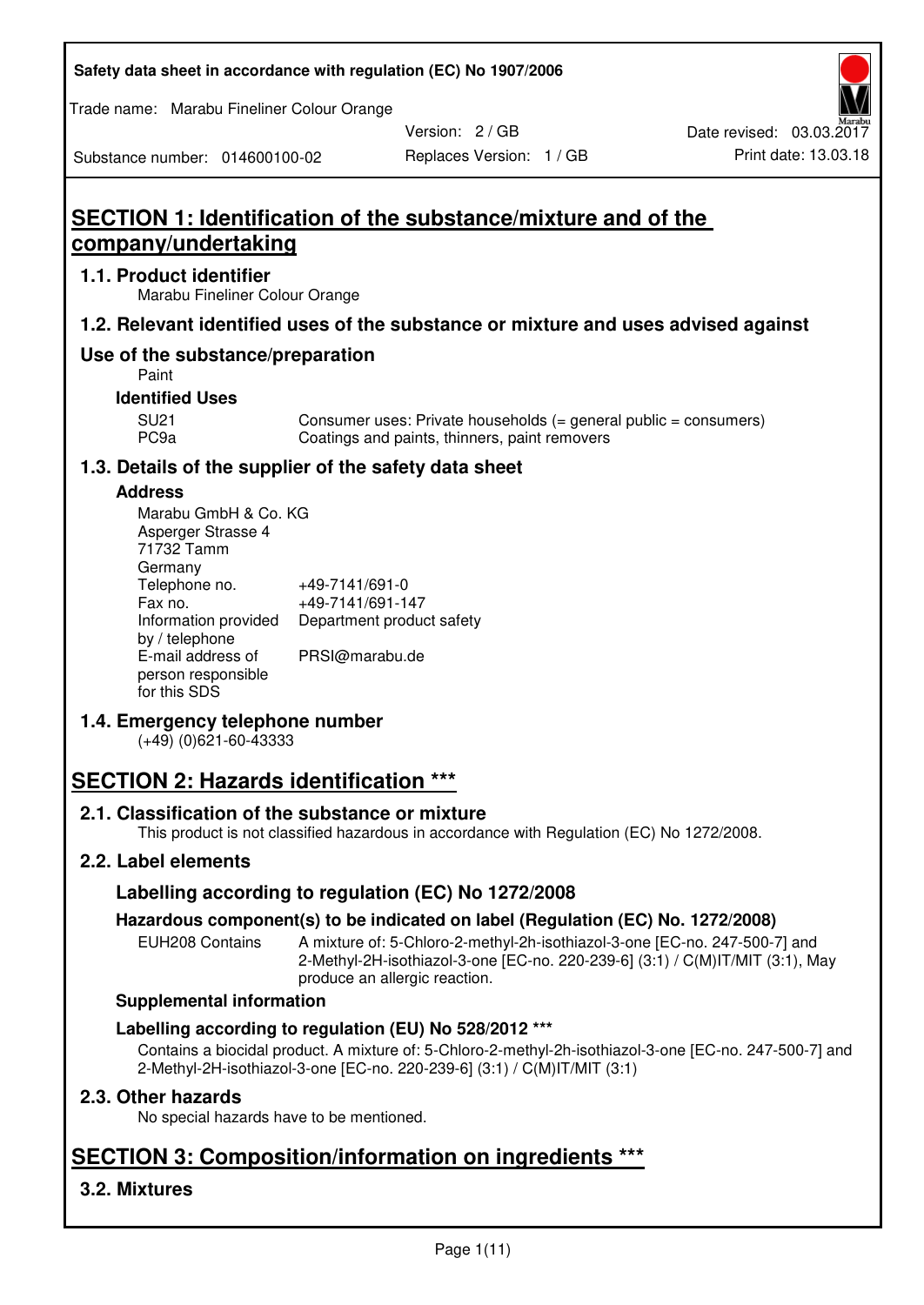| Safety data sheet in accordance with regulation (EC) No 1907/2006                                                                                                 |                                                                                                                       |                              |                                                      |                                                                  |      |                                                  |
|-------------------------------------------------------------------------------------------------------------------------------------------------------------------|-----------------------------------------------------------------------------------------------------------------------|------------------------------|------------------------------------------------------|------------------------------------------------------------------|------|--------------------------------------------------|
| Trade name: Marabu Fineliner Colour Orange                                                                                                                        |                                                                                                                       |                              |                                                      |                                                                  |      |                                                  |
|                                                                                                                                                                   |                                                                                                                       | Version: 2/GB                |                                                      |                                                                  |      | Date revised: 03.03.2017<br>Print date: 13.03.18 |
| Substance number: 014600100-02                                                                                                                                    |                                                                                                                       |                              |                                                      | Replaces Version: 1 / GB                                         |      |                                                  |
| <b>Chemical characterization</b><br>Paint based on water                                                                                                          |                                                                                                                       |                              |                                                      |                                                                  |      |                                                  |
| <b>Hazardous ingredients</b>                                                                                                                                      |                                                                                                                       |                              |                                                      |                                                                  |      |                                                  |
| <b>Ethanediol</b><br>CAS No.<br>EINECS no.<br>Registration no.<br>Concentration                                                                                   | $107 - 21 - 1$<br>203-473-3<br>01-2119456816-28<br>$>=$                                                               | $\mathbf{1}$                 | $\lt$                                                | 10                                                               | $\%$ |                                                  |
| Classification (Regulation (EC) No. 1272/2008)                                                                                                                    | Acute Tox. 4<br>STOT RE <sub>2</sub>                                                                                  |                              | H302<br>H373                                         |                                                                  |      |                                                  |
| <b>Bronopol (INN)</b><br>CAS No.<br>EINECS no.<br>Concentration                                                                                                   | $52 - 51 - 7$<br>200-143-0<br>$>=$                                                                                    | 0,01                         | $\lt$                                                | 0,1                                                              | $\%$ |                                                  |
| Classification (Regulation (EC) No. 1272/2008)                                                                                                                    |                                                                                                                       |                              |                                                      |                                                                  |      |                                                  |
|                                                                                                                                                                   | Eye Dam. 1<br>Skin Irrit. 2<br>STOT SE 3<br>Acute Tox. 4<br>Acute Tox. 4<br>Aquatic Acute 1<br>Aquatic Chronic 1      |                              | H318<br>H315<br>H335<br>H302<br>H312<br>H400<br>H410 |                                                                  |      |                                                  |
| Concentration limits (Regulation (EC) No. 1272/2008)                                                                                                              | Aquatic Acute 1<br>Aquatic Chronic                                                                                    | H400<br>H410                 | $M = 10$<br>$M = 1$                                  |                                                                  |      |                                                  |
| A mixture of: 5-Chloro-2-methyl-2h-isothiazol-3-one [EC-no. 247-500-7] and<br>2-Methyl-2H-isothiazol-3-one [EC-no. 220-239-6] (3:1) / C(M)IT/MIT (3:1)<br>CAS No. | 55965-84-9                                                                                                            |                              |                                                      |                                                                  |      |                                                  |
| Concentration                                                                                                                                                     |                                                                                                                       |                              | $\,<\,$                                              | 0,0015                                                           | $\%$ |                                                  |
| Classification (Regulation (EC) No. 1272/2008)                                                                                                                    | Acute Tox, 3<br>Aquatic Chronic 1<br>Aquatic Acute 1<br>Skin Sens. 1<br>Skin Corr. 1B<br>Acute Tox. 3<br>Acute Tox. 3 |                              | H331<br>H410<br>H400<br>H317<br>H314<br>H311<br>H301 |                                                                  |      |                                                  |
| Concentration limits (Regulation (EC) No. 1272/2008)                                                                                                              |                                                                                                                       |                              |                                                      |                                                                  |      |                                                  |
|                                                                                                                                                                   | Skin Corr. 1B<br>Eye Irrit. 2<br>Skin Irrit. 2<br>Skin Sens. 1                                                        | H314<br>H319<br>H315<br>H317 | $>= 0,6$                                             | $\epsilon = 0.06 < 0.6$<br>$\epsilon = 0.06 < 0.6$<br>$= 0,0015$ |      |                                                  |
| <b>Further ingredients ***</b>                                                                                                                                    |                                                                                                                       |                              |                                                      |                                                                  |      |                                                  |
| Glycerol<br>CAS No.<br>EINECS no.<br>Concentration                                                                                                                | $56 - 81 - 5$<br>200-289-5<br>$>=$                                                                                    | 10                           | $\,<\,$                                              | 25                                                               | $\%$ | $[3]$                                            |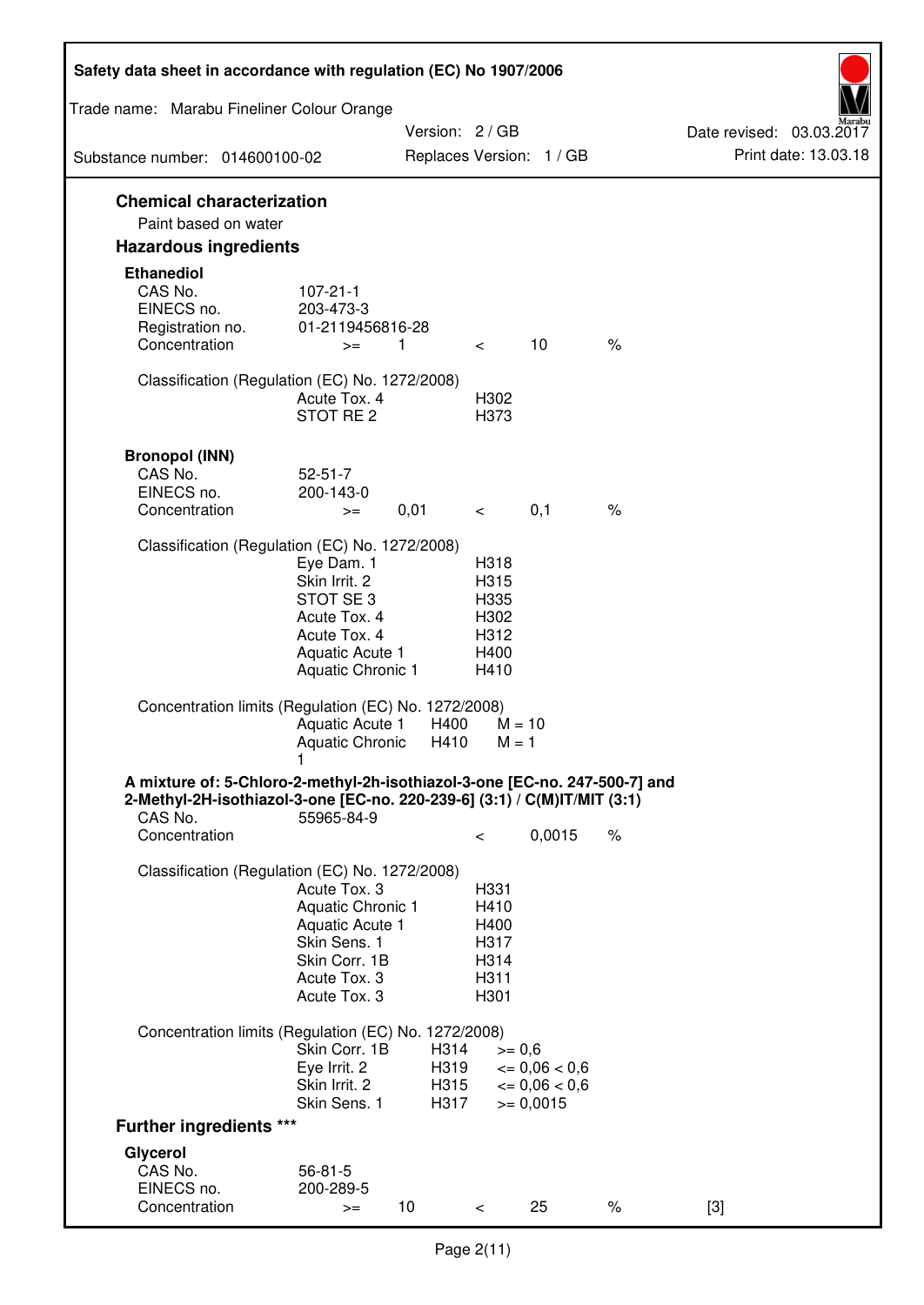| Safety data sheet in accordance with regulation (EC) No 1907/2006                                                                                                                  |                          |                          |
|------------------------------------------------------------------------------------------------------------------------------------------------------------------------------------|--------------------------|--------------------------|
| Trade name: Marabu Fineliner Colour Orange                                                                                                                                         |                          |                          |
|                                                                                                                                                                                    | Version: 2 / GB          | Date revised: 03.03.2017 |
| Substance number: 014600100-02                                                                                                                                                     | Replaces Version: 1 / GB | Print date: 13.03.18     |
|                                                                                                                                                                                    |                          |                          |
|                                                                                                                                                                                    |                          |                          |
|                                                                                                                                                                                    |                          |                          |
| *<br>[3] Substance with occupational exposure limits                                                                                                                               |                          |                          |
|                                                                                                                                                                                    |                          |                          |
| <b>SECTION 4: First aid measures</b>                                                                                                                                               |                          |                          |
| 4.1. Description of first aid measures                                                                                                                                             |                          |                          |
| After skin contact                                                                                                                                                                 |                          |                          |
| Wash with plenty of water and soap. Do NOT use solvents or thinners.                                                                                                               |                          |                          |
| After eye contact<br>Separate eyelids, wash the eyes thoroughly with water (15 min.). In case of irritation consult an oculist.                                                    |                          |                          |
| <b>After ingestion</b>                                                                                                                                                             |                          |                          |
| Rinse mouth thoroughly with water. If larger amounts are swallowed or in the event of symptoms take                                                                                |                          |                          |
| medical treatment.                                                                                                                                                                 |                          |                          |
| 4.2. Most important symptoms and effects, both acute and delayed<br>Until now no symptoms known so far.                                                                            |                          |                          |
| 4.3. Indication of any immediate medical attention and special treatment needed                                                                                                    |                          |                          |
| Hints for the physician / treatment                                                                                                                                                |                          |                          |
| Treat symptomatically                                                                                                                                                              |                          |                          |
| <b>SECTION 5: Firefighting measures</b>                                                                                                                                            |                          |                          |
| 5.1. Extinguishing media                                                                                                                                                           |                          |                          |
| Suitable extinguishing media                                                                                                                                                       |                          |                          |
| Carbon dioxide, Foam, Sand, Water                                                                                                                                                  |                          |                          |
| 5.2. Special hazards arising from the substance or mixture<br>In the event of fire the following can be released: Carbon monoxide (CO); Carbon dioxide (CO2); dense<br>black smoke |                          |                          |
| 5.3. Advice for firefighters                                                                                                                                                       |                          |                          |
| <b>Other information</b>                                                                                                                                                           |                          |                          |
| Collect contaminated fire-fighting water separately, must not be discharged into the drains.                                                                                       |                          |                          |
| <b>SECTION 6: Accidental release measures</b>                                                                                                                                      |                          |                          |
| 6.1. Personal precautions, protective equipment and emergency procedures<br>No particular measures required.                                                                       |                          |                          |
| 6.2. Environmental precautions<br>No particular measures required.                                                                                                                 |                          |                          |
| 6.3. Methods and material for containment and cleaning up                                                                                                                          |                          |                          |

Clean preferably with a detergent - avoid use of solvents.

## **6.4. Reference to other sections**

Information regarding Safe handling, see Section 7. Information regarding personal protective measures, see Section 8. Information regarding waste disposal, see Section 13.

# **SECTION 7: Handling and storage**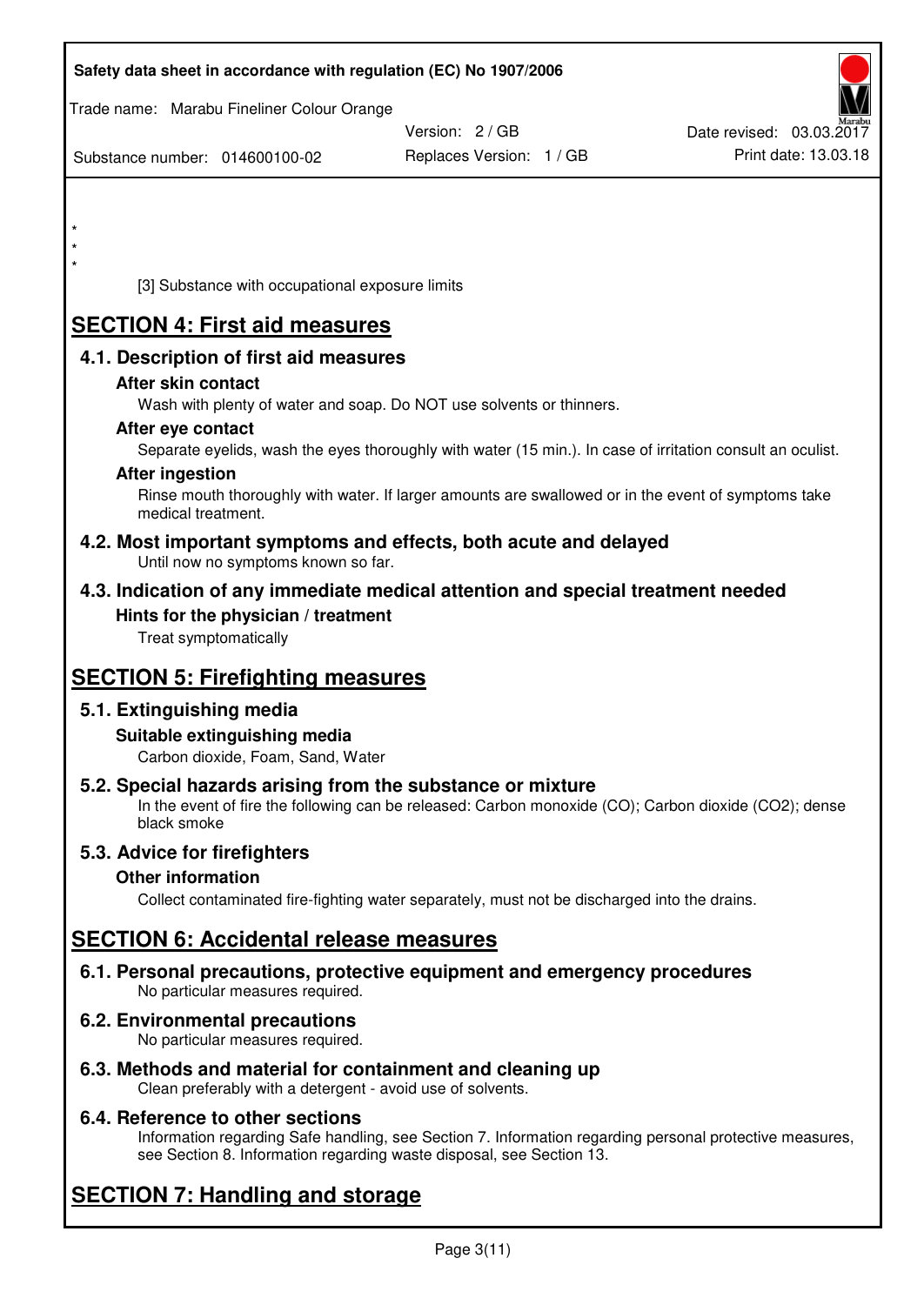| Safety data sheet in accordance with regulation (EC) No 1907/2006                                                                                                                        |                                                                                                                                                                                          |                          |
|------------------------------------------------------------------------------------------------------------------------------------------------------------------------------------------|------------------------------------------------------------------------------------------------------------------------------------------------------------------------------------------|--------------------------|
| Trade name: Marabu Fineliner Colour Orange                                                                                                                                               |                                                                                                                                                                                          |                          |
|                                                                                                                                                                                          | Version: 2/GB                                                                                                                                                                            | Date revised: 03.03.2017 |
| Substance number: 014600100-02                                                                                                                                                           | Replaces Version: 1 / GB                                                                                                                                                                 | Print date: 13.03.18     |
| 7.1. Precautions for safe handling<br>Advice on safe handling<br>Advice on protection against fire and explosion<br>No special measures required.<br>T <sub>2</sub><br>Temperature class | Avoid skin and eye contact. Smoking, eating and drinking shall be prohibited in application area.<br>Classification of fires / temperature class / Ignition group / Dust explosion class |                          |
| 7.2. Conditions for safe storage, including any incompatibilities                                                                                                                        |                                                                                                                                                                                          |                          |
| Requirements for storage rooms and vessels                                                                                                                                               |                                                                                                                                                                                          |                          |
| Store in frostfree conditions.                                                                                                                                                           |                                                                                                                                                                                          |                          |
| Storage class according to TRGS 510<br>Storage class according to<br>12                                                                                                                  | Non-combustible liquids                                                                                                                                                                  |                          |
| <b>TRGS 510</b>                                                                                                                                                                          |                                                                                                                                                                                          |                          |
| 7.3. Specific end use(s)<br>Paint                                                                                                                                                        |                                                                                                                                                                                          |                          |
| <b>SECTION 8: Exposure controls/personal protection</b>                                                                                                                                  |                                                                                                                                                                                          |                          |
| 8.1. Control parameters                                                                                                                                                                  |                                                                                                                                                                                          |                          |
| <b>Exposure limit values</b>                                                                                                                                                             |                                                                                                                                                                                          |                          |
| <b>Ethanediol</b>                                                                                                                                                                        |                                                                                                                                                                                          |                          |
| List                                                                                                                                                                                     | EH40                                                                                                                                                                                     |                          |
| Type<br>Value                                                                                                                                                                            | <b>WEL</b><br>10<br>mg/m <sup>3</sup>                                                                                                                                                    |                          |
| Skin resorption / sensibilisation: Sk;                                                                                                                                                   | <b>Status: 2011</b>                                                                                                                                                                      |                          |
| Glycerol<br>List                                                                                                                                                                         |                                                                                                                                                                                          |                          |
| <b>Type</b>                                                                                                                                                                              | EH40<br><b>WEL</b>                                                                                                                                                                       |                          |
| Value                                                                                                                                                                                    | 10<br>mg/m <sup>3</sup>                                                                                                                                                                  |                          |
| <b>Status: 2011</b>                                                                                                                                                                      |                                                                                                                                                                                          |                          |
| <b>Other information</b><br>There are not known any further control parameters.                                                                                                          |                                                                                                                                                                                          |                          |
| <b>Derived No/Minimal Effect Levels (DNEL/DMEL)</b>                                                                                                                                      |                                                                                                                                                                                          |                          |
| <b>Ethanediol</b>                                                                                                                                                                        |                                                                                                                                                                                          |                          |
| Type of value                                                                                                                                                                            | Derived No Effect Level (DNEL)                                                                                                                                                           |                          |
| Reference group                                                                                                                                                                          | Worker                                                                                                                                                                                   |                          |
| Duration of exposure<br>Route of exposure                                                                                                                                                | Long term<br>inhalative                                                                                                                                                                  |                          |
| Mode of action                                                                                                                                                                           | Local effects                                                                                                                                                                            |                          |
| Concentration                                                                                                                                                                            | 35                                                                                                                                                                                       | mg/m <sup>3</sup>        |
| Type of value                                                                                                                                                                            | Derived No Effect Level (DNEL)                                                                                                                                                           |                          |
| Reference group                                                                                                                                                                          | Worker                                                                                                                                                                                   |                          |
| Duration of exposure                                                                                                                                                                     | Long term                                                                                                                                                                                |                          |
| Route of exposure<br>Mode of action                                                                                                                                                      | dermal<br>Systemic effects                                                                                                                                                               |                          |
| Concentration                                                                                                                                                                            | 106                                                                                                                                                                                      | mg/kg                    |
| Type of value<br>Reference group                                                                                                                                                         | Derived No Effect Level (DNEL)<br>Consumer                                                                                                                                               |                          |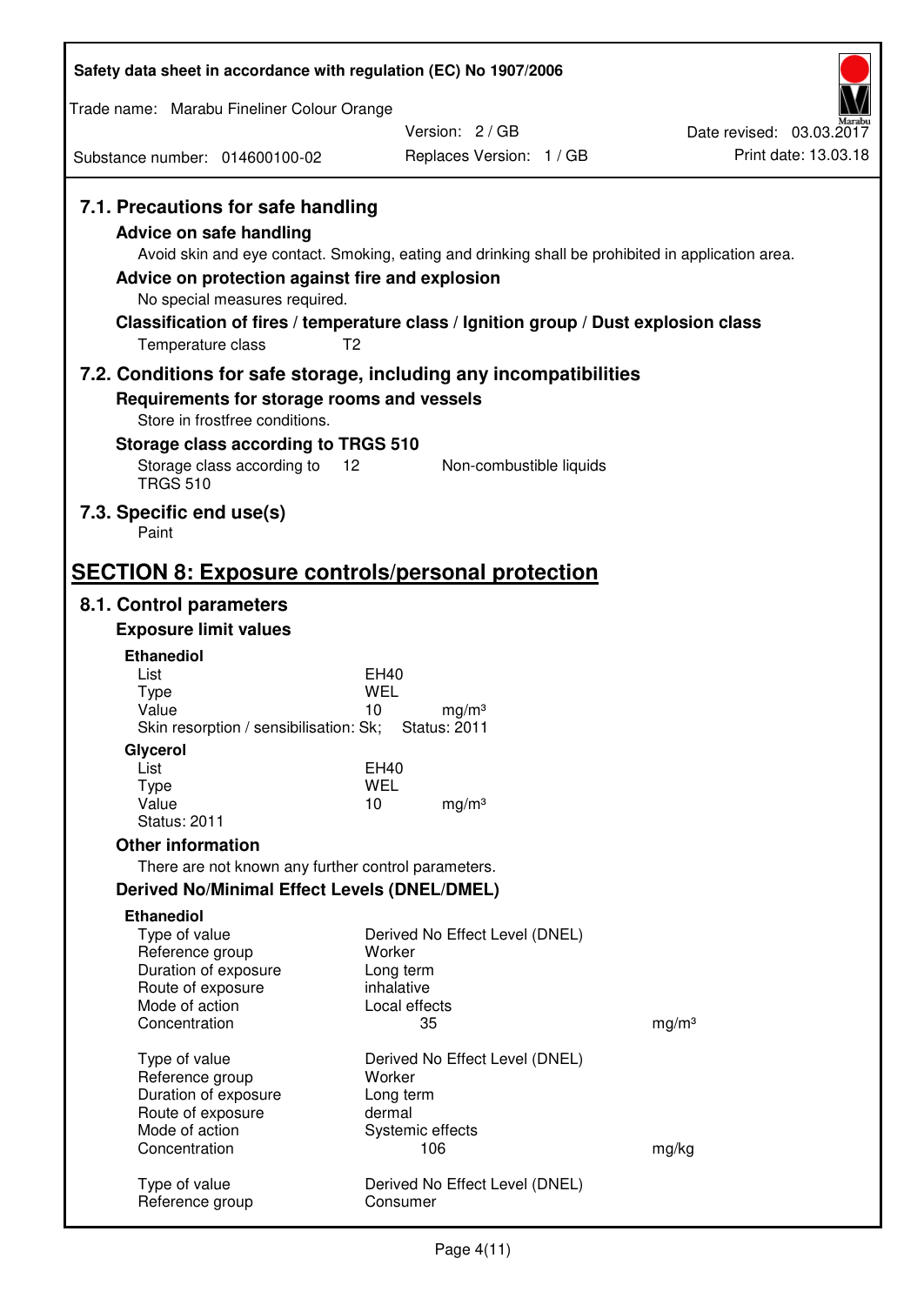| Safety data sheet in accordance with regulation (EC) No 1907/2006 |                                                                                                                   |                                                  |  |  |
|-------------------------------------------------------------------|-------------------------------------------------------------------------------------------------------------------|--------------------------------------------------|--|--|
| Trade name: Marabu Fineliner Colour Orange                        |                                                                                                                   |                                                  |  |  |
| Substance number: 014600100-02                                    | Version: 2/GB<br>Replaces Version: 1 / GB                                                                         | Date revised: 03.03.2017<br>Print date: 13.03.18 |  |  |
| Duration of exposure                                              | Long term                                                                                                         |                                                  |  |  |
| Route of exposure                                                 | inhalative                                                                                                        |                                                  |  |  |
| Mode of action                                                    | Local effects                                                                                                     |                                                  |  |  |
| Concentration                                                     | 7                                                                                                                 | mg/m <sup>3</sup>                                |  |  |
| Type of value                                                     | Derived No Effect Level (DNEL)                                                                                    |                                                  |  |  |
| Reference group                                                   | Consumer                                                                                                          |                                                  |  |  |
| Duration of exposure                                              | Long term                                                                                                         |                                                  |  |  |
| Route of exposure                                                 | dermal                                                                                                            |                                                  |  |  |
| Mode of action                                                    | Systemic effects                                                                                                  |                                                  |  |  |
| Concentration                                                     | 53                                                                                                                | mg/kg                                            |  |  |
| <b>Predicted No Effect Concentration (PNEC)</b>                   |                                                                                                                   |                                                  |  |  |
| <b>Ethanediol</b>                                                 |                                                                                                                   |                                                  |  |  |
| Type of value                                                     | <b>PNEC</b>                                                                                                       |                                                  |  |  |
| <b>Type</b>                                                       | Freshwater                                                                                                        |                                                  |  |  |
| Concentration                                                     | 10                                                                                                                | mg/l                                             |  |  |
| Type of value                                                     | <b>PNEC</b>                                                                                                       |                                                  |  |  |
| <b>Type</b>                                                       | Saltwater                                                                                                         |                                                  |  |  |
| Concentration                                                     | 1                                                                                                                 | mg/l                                             |  |  |
|                                                                   |                                                                                                                   |                                                  |  |  |
| Type of value                                                     | <b>PNEC</b>                                                                                                       |                                                  |  |  |
| <b>Type</b><br>Concentration                                      | Water (intermittent release)<br>10                                                                                |                                                  |  |  |
|                                                                   |                                                                                                                   | mg/l                                             |  |  |
| Type of value                                                     | <b>PNEC</b>                                                                                                       |                                                  |  |  |
| <b>Type</b>                                                       | Sewage treatment plant (STP)                                                                                      |                                                  |  |  |
| Concentration                                                     | 199,5                                                                                                             | mg/l                                             |  |  |
| Type of value                                                     | <b>PNEC</b>                                                                                                       |                                                  |  |  |
| <b>Type</b>                                                       | Freshwater sediment                                                                                               |                                                  |  |  |
| Concentration                                                     | 37                                                                                                                | mg/kg                                            |  |  |
|                                                                   | <b>PNEC</b>                                                                                                       |                                                  |  |  |
| Type of value<br>Type                                             | Marine sediment                                                                                                   |                                                  |  |  |
| Concentration                                                     | 3,7                                                                                                               | mg/kg                                            |  |  |
|                                                                   |                                                                                                                   |                                                  |  |  |
| Type of value                                                     | <b>PNEC</b>                                                                                                       |                                                  |  |  |
| <b>Type</b><br>Concentration                                      | Soil<br>1,53                                                                                                      | mg/kg                                            |  |  |
|                                                                   |                                                                                                                   |                                                  |  |  |
| 8.2. Exposure controls                                            |                                                                                                                   |                                                  |  |  |
| <b>Exposure controls</b>                                          |                                                                                                                   |                                                  |  |  |
| Provide adequate ventilation.                                     |                                                                                                                   |                                                  |  |  |
| <b>Respiratory protection</b><br>Not necessary.                   |                                                                                                                   |                                                  |  |  |
| <b>Hand protection</b>                                            |                                                                                                                   |                                                  |  |  |
| Not necessary.                                                    |                                                                                                                   |                                                  |  |  |
| In case of intensive contact wear protective gloves.              |                                                                                                                   |                                                  |  |  |
|                                                                   | There is no one glove material or combination of materials that will give unlimited resistance to any             |                                                  |  |  |
| individual or combination of chemicals.                           |                                                                                                                   |                                                  |  |  |
| Material thickness                                                | For prolonged or repeated handling nitrile rubber gloves with textile undergloves are required.<br>0,5<br>mm<br>> |                                                  |  |  |
| Breakthrough time                                                 | 30<br>min<br><                                                                                                    |                                                  |  |  |
|                                                                   |                                                                                                                   |                                                  |  |  |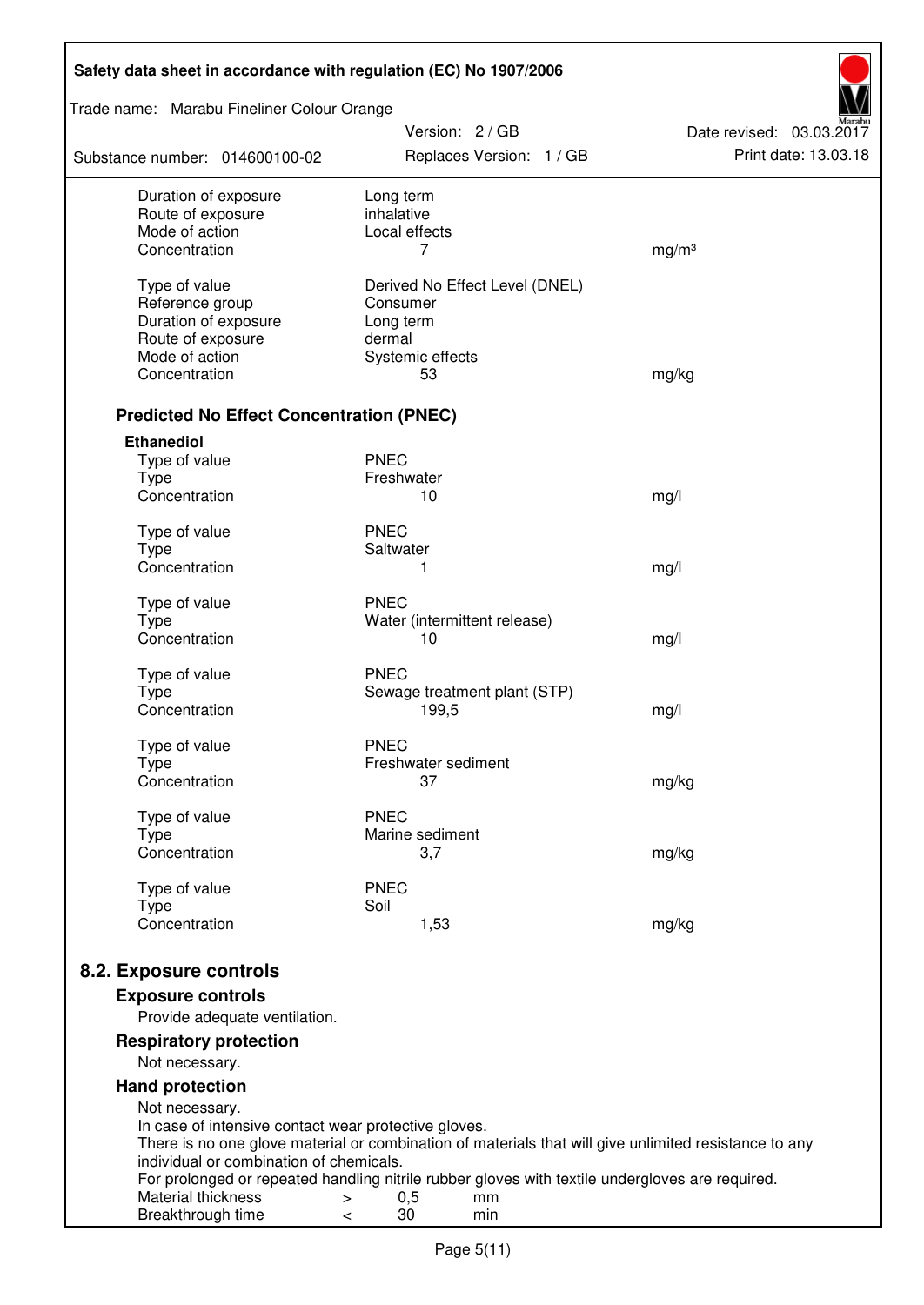| Safety data sheet in accordance with regulation (EC) No 1907/2006                                                                                                                                                                                                                                                                                                                                                                             |                                 |                          |                                                                                                                                                                                                                                                                                                                    |
|-----------------------------------------------------------------------------------------------------------------------------------------------------------------------------------------------------------------------------------------------------------------------------------------------------------------------------------------------------------------------------------------------------------------------------------------------|---------------------------------|--------------------------|--------------------------------------------------------------------------------------------------------------------------------------------------------------------------------------------------------------------------------------------------------------------------------------------------------------------|
| Trade name: Marabu Fineliner Colour Orange                                                                                                                                                                                                                                                                                                                                                                                                    |                                 |                          |                                                                                                                                                                                                                                                                                                                    |
|                                                                                                                                                                                                                                                                                                                                                                                                                                               | Version: 2 / GB                 |                          | Date revised: 03.03.2017                                                                                                                                                                                                                                                                                           |
| Substance number: 014600100-02                                                                                                                                                                                                                                                                                                                                                                                                                |                                 | Replaces Version: 1 / GB | Print date: 13.03.18                                                                                                                                                                                                                                                                                               |
| The breakthrough time must be greater than the end use time of the product.<br>replacement must be followed.<br>Gloves should be replaced regularly and if there is any sign of damage to the glove material.<br>Always ensure that gloves are free from defects and that they are stored and used correctly.<br>maintenance.<br>once exposure has occurred.<br>Eye protection<br>Not necessary.<br><b>Body protection</b><br>Not applicable. |                                 |                          | The instructions and information provided by the glove manufacturer on use, storage, maintenance and<br>The performance or effectiveness of the glove may be reduced by physical/ chemical damage and poor<br>Barrier creams may help to protect the exposed areas of the skin, they should however not be applied |
| <b>SECTION 9: Physical and chemical properties</b>                                                                                                                                                                                                                                                                                                                                                                                            |                                 |                          |                                                                                                                                                                                                                                                                                                                    |
| 9.1. Information on basic physical and chemical properties<br>Form                                                                                                                                                                                                                                                                                                                                                                            | liquid                          |                          |                                                                                                                                                                                                                                                                                                                    |
| <b>Colour</b>                                                                                                                                                                                                                                                                                                                                                                                                                                 | coloured                        |                          |                                                                                                                                                                                                                                                                                                                    |
| <b>Odour</b>                                                                                                                                                                                                                                                                                                                                                                                                                                  | odourless                       |                          |                                                                                                                                                                                                                                                                                                                    |
| <b>Odour threshold</b>                                                                                                                                                                                                                                                                                                                                                                                                                        |                                 |                          |                                                                                                                                                                                                                                                                                                                    |
| Remarks                                                                                                                                                                                                                                                                                                                                                                                                                                       | No data available               |                          |                                                                                                                                                                                                                                                                                                                    |
| <b>Melting point</b>                                                                                                                                                                                                                                                                                                                                                                                                                          |                                 |                          |                                                                                                                                                                                                                                                                                                                    |
| Remarks                                                                                                                                                                                                                                                                                                                                                                                                                                       | not determined                  |                          |                                                                                                                                                                                                                                                                                                                    |
| <b>Freezing point</b>                                                                                                                                                                                                                                                                                                                                                                                                                         |                                 |                          |                                                                                                                                                                                                                                                                                                                    |
| Remarks                                                                                                                                                                                                                                                                                                                                                                                                                                       | not determined                  |                          |                                                                                                                                                                                                                                                                                                                    |
| Initial boiling point and boiling range                                                                                                                                                                                                                                                                                                                                                                                                       |                                 |                          |                                                                                                                                                                                                                                                                                                                    |
| Value                                                                                                                                                                                                                                                                                                                                                                                                                                         | 100<br>appr.                    |                          | $\rm ^{\circ}C$                                                                                                                                                                                                                                                                                                    |
| Pressure                                                                                                                                                                                                                                                                                                                                                                                                                                      | 1.013                           | hPa                      |                                                                                                                                                                                                                                                                                                                    |
| Source                                                                                                                                                                                                                                                                                                                                                                                                                                        | Literature value                |                          |                                                                                                                                                                                                                                                                                                                    |
| <b>Flash point</b>                                                                                                                                                                                                                                                                                                                                                                                                                            |                                 |                          |                                                                                                                                                                                                                                                                                                                    |
| Remarks                                                                                                                                                                                                                                                                                                                                                                                                                                       | Not applicable                  |                          |                                                                                                                                                                                                                                                                                                                    |
| Evaporation rate (ether $= 1$ ) :                                                                                                                                                                                                                                                                                                                                                                                                             |                                 |                          |                                                                                                                                                                                                                                                                                                                    |
| Remarks                                                                                                                                                                                                                                                                                                                                                                                                                                       | not determined                  |                          |                                                                                                                                                                                                                                                                                                                    |
| Flammability (solid, gas)<br>Not applicable                                                                                                                                                                                                                                                                                                                                                                                                   |                                 |                          |                                                                                                                                                                                                                                                                                                                    |
| Upper/lower flammability or explosive limits                                                                                                                                                                                                                                                                                                                                                                                                  |                                 |                          |                                                                                                                                                                                                                                                                                                                    |
| Lower explosion limit                                                                                                                                                                                                                                                                                                                                                                                                                         | 3,2<br>appr.                    |                          | $%$ (V)                                                                                                                                                                                                                                                                                                            |
| Upper explosion limit                                                                                                                                                                                                                                                                                                                                                                                                                         | 53<br>appr.                     |                          | $%$ (V)                                                                                                                                                                                                                                                                                                            |
| Source                                                                                                                                                                                                                                                                                                                                                                                                                                        | Literature value                |                          |                                                                                                                                                                                                                                                                                                                    |
| Vapour pressure                                                                                                                                                                                                                                                                                                                                                                                                                               |                                 |                          |                                                                                                                                                                                                                                                                                                                    |
| Value<br>Temperature                                                                                                                                                                                                                                                                                                                                                                                                                          | 23<br>appr.<br>20               | °C                       | hPa                                                                                                                                                                                                                                                                                                                |
| Method                                                                                                                                                                                                                                                                                                                                                                                                                                        | Value taken from the literature |                          |                                                                                                                                                                                                                                                                                                                    |
| <b>Vapour density</b>                                                                                                                                                                                                                                                                                                                                                                                                                         |                                 |                          |                                                                                                                                                                                                                                                                                                                    |
| Remarks                                                                                                                                                                                                                                                                                                                                                                                                                                       | not determined                  |                          |                                                                                                                                                                                                                                                                                                                    |
| <b>Density</b>                                                                                                                                                                                                                                                                                                                                                                                                                                |                                 |                          |                                                                                                                                                                                                                                                                                                                    |
| Remarks                                                                                                                                                                                                                                                                                                                                                                                                                                       | not determined                  |                          |                                                                                                                                                                                                                                                                                                                    |
| Solubility in water                                                                                                                                                                                                                                                                                                                                                                                                                           |                                 |                          |                                                                                                                                                                                                                                                                                                                    |
| Remarks                                                                                                                                                                                                                                                                                                                                                                                                                                       | miscible                        |                          |                                                                                                                                                                                                                                                                                                                    |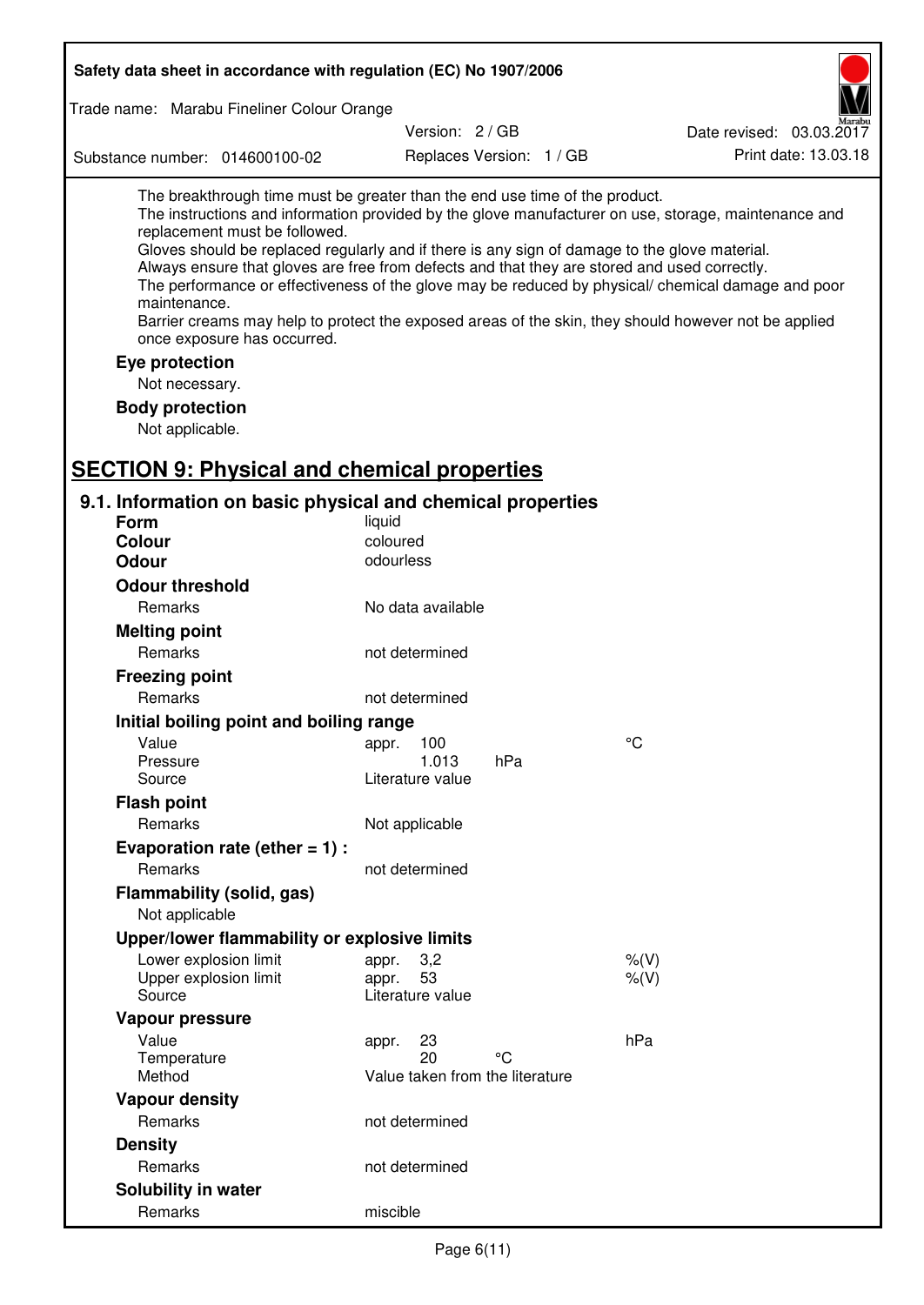| Safety data sheet in accordance with regulation (EC) No 1907/2006                    |                                                                   |    |                          |  |
|--------------------------------------------------------------------------------------|-------------------------------------------------------------------|----|--------------------------|--|
| Trade name: Marabu Fineliner Colour Orange                                           |                                                                   |    |                          |  |
|                                                                                      | Version: 2 / GB                                                   |    | Date revised: 03.03.2017 |  |
| Substance number: 014600100-02                                                       | Replaces Version: 1 / GB                                          |    | Print date: 13.03.18     |  |
| Ignition temperature                                                                 |                                                                   |    |                          |  |
| Value                                                                                | 410<br>appr.                                                      | °C |                          |  |
| Source                                                                               | Literature value                                                  |    |                          |  |
| <b>Viscosity</b>                                                                     |                                                                   |    |                          |  |
| Remarks<br>Remarks                                                                   | not determined                                                    |    |                          |  |
| 9.2. Other information                                                               |                                                                   |    |                          |  |
| <b>Other information</b>                                                             |                                                                   |    |                          |  |
| None known                                                                           |                                                                   |    |                          |  |
|                                                                                      |                                                                   |    |                          |  |
| <b>SECTION 10: Stability and reactivity</b>                                          |                                                                   |    |                          |  |
| 10.1. Reactivity                                                                     |                                                                   |    |                          |  |
| None                                                                                 |                                                                   |    |                          |  |
| 10.2. Chemical stability<br>No hazardous reactions known.                            |                                                                   |    |                          |  |
| 10.3. Possibility of hazardous reactions<br>No hazardous reactions known.            |                                                                   |    |                          |  |
| 10.4. Conditions to avoid                                                            |                                                                   |    |                          |  |
| No hazardous reactions known.                                                        |                                                                   |    |                          |  |
| 10.5. Incompatible materials<br>None                                                 |                                                                   |    |                          |  |
| 10.6. Hazardous decomposition products<br>No hazardous decomposition products known. |                                                                   |    |                          |  |
| <b>SECTION 11: Toxicological information</b>                                         |                                                                   |    |                          |  |
| 11.1. Information on toxicological effects                                           |                                                                   |    |                          |  |
| <b>Acute oral toxicity</b>                                                           |                                                                   |    |                          |  |
| Remarks                                                                              | Based on available data, the classification criteria are not met. |    |                          |  |
| <b>Acute dermal toxicity</b>                                                         |                                                                   |    |                          |  |
| Remarks                                                                              | Based on available data, the classification criteria are not met. |    |                          |  |
| <b>Acute inhalational toxicity</b><br>Remarks                                        | Based on available data, the classification criteria are not met. |    |                          |  |
| <b>Skin corrosion/irritation</b>                                                     |                                                                   |    |                          |  |
| Remarks                                                                              | Based on available data, the classification criteria are not met. |    |                          |  |
| Serious eye damage/irritation                                                        |                                                                   |    |                          |  |
| Remarks                                                                              | Based on available data, the classification criteria are not met. |    |                          |  |
| <b>Sensitization</b>                                                                 |                                                                   |    |                          |  |
| Remarks                                                                              | Based on available data, the classification criteria are not met. |    |                          |  |
| <b>Mutagenicity</b>                                                                  |                                                                   |    |                          |  |
| Remarks                                                                              | Based on available data, the classification criteria are not met. |    |                          |  |
| <b>Reproductive toxicity</b>                                                         |                                                                   |    |                          |  |
| Remarks                                                                              | Based on available data, the classification criteria are not met. |    |                          |  |
| Carcinogenicity<br>Remarks                                                           | Based on available data, the classification criteria are not met. |    |                          |  |
|                                                                                      |                                                                   |    |                          |  |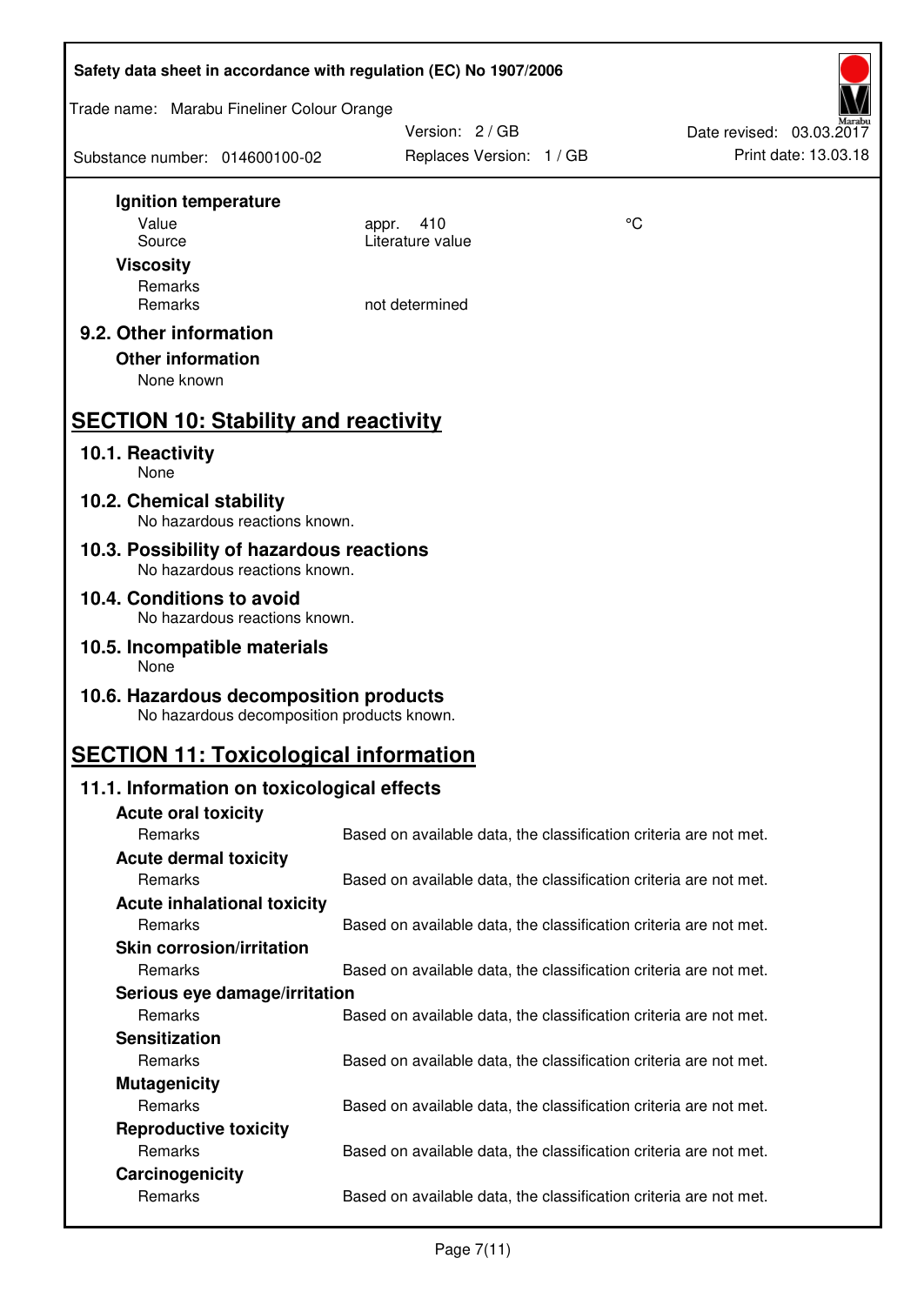#### **Safety data sheet in accordance with regulation (EC) No 1907/2006**

Trade name: Marabu Fineliner Colour Orange

Substance number: 014600100-02

Version: 2 / GB

Replaces Version: 1 / GB Print date: 13.03.18 Date revised: 03.03.2017

## **Specific Target Organ Toxicity (STOT)**

**Single exposure** 

Based on available data, the classification criteria are not met.

**Repeated exposure** 

Remarks Based on available data, the classification criteria are not met.

#### **Aspiration hazard**

Based on available data, the classification criteria are not met.

#### **Experience in practice**

Provided all the recommended protective and safety precautions are taken, experience shows that no risk to health can be expected.

#### **Other information**

There are no data available on the mixture itself. The mixture has been assessed following the additivity method of the GHS/CLP Regulation (EC) No 1272/2008.

## **SECTION 12: Ecological information**

## **12.1. Toxicity**

#### **General information**

There are no data available on the mixture itself.Do not allow to enter drains or water courses.The mixture has been assessed following the summation method of the CLP Regulation (EC) No 1272/2008 and is not classified as dangerous for the environment.

## **12.2. Persistence and degradability**

#### **General information**

There are no data available on the mixture itself.

## **12.3. Bioaccumulative potential**

#### **General information**

There are no data available on the mixture itself.

#### **12.4. Mobility in soil**

#### **General information**

There are no data available on the mixture itself.

**12.5. Results of PBT and vPvB assessment** 

#### **General information**

There are no data available on the mixture itself.

#### **12.6. Other adverse effects**

#### **General information**

There are no data available on the mixture itself.

# **SECTION 13: Disposal considerations**

## **13.1. Waste treatment methods**

#### **Disposal recommendations for the product**

The product can be placed with other household refuse. Small residues in containers can be washed-out with water and put into the drainage system.

#### **Disposal recommendations for packaging**

Packaging that cannot be cleaned should be disposed off as product waste. Completely emptied packagings can be given for recycling.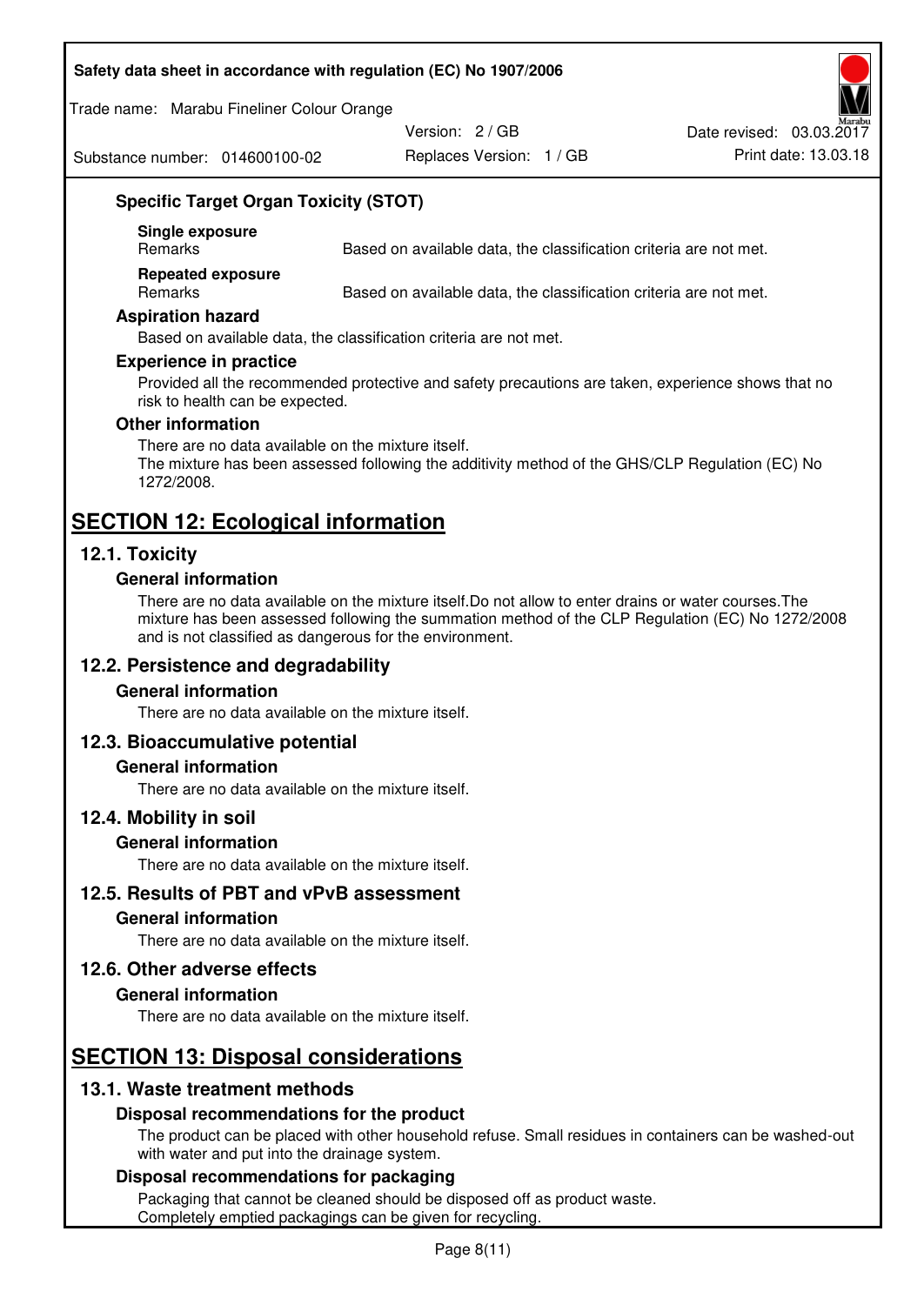| Safety data sheet in accordance with regulation (EC) No 1907/2006                         |                                                                                                       |                          |
|-------------------------------------------------------------------------------------------|-------------------------------------------------------------------------------------------------------|--------------------------|
| Trade name: Marabu Fineliner Colour Orange                                                |                                                                                                       |                          |
|                                                                                           | Version: 2 / GB                                                                                       | Date revised: 03.03.2017 |
| Substance number: 014600100-02                                                            | Replaces Version: 1 / GB                                                                              | Print date: 13.03.18     |
|                                                                                           |                                                                                                       |                          |
| <b>SECTION 14: Transport information</b>                                                  |                                                                                                       |                          |
| <b>Land transport ADR/RID</b><br>Non-dangerous goods                                      |                                                                                                       |                          |
| 14.1. UN number<br>$UN -$                                                                 |                                                                                                       |                          |
| 14.2. UN proper shipping name                                                             |                                                                                                       |                          |
| 14.3. Transport hazard class(es)                                                          |                                                                                                       |                          |
| Class                                                                                     |                                                                                                       |                          |
| Label                                                                                     |                                                                                                       |                          |
| 14.4. Packing group                                                                       |                                                                                                       |                          |
| Packing group                                                                             |                                                                                                       |                          |
| Transport category<br>14.5. Environmental hazards                                         | 0                                                                                                     |                          |
|                                                                                           |                                                                                                       |                          |
| <b>Marine transport IMDG/GGVSee</b>                                                       |                                                                                                       |                          |
| 14.1. UN number                                                                           | The product does not constitute a hazardous substance in sea transport.                               |                          |
| $UN -$                                                                                    |                                                                                                       |                          |
| 14.2. UN proper shipping name                                                             |                                                                                                       |                          |
| 14.3. Transport hazard class(es)                                                          |                                                                                                       |                          |
| Class                                                                                     |                                                                                                       |                          |
| Subsidiary risk                                                                           |                                                                                                       |                          |
| 14.4. Packing group                                                                       |                                                                                                       |                          |
| Packing group                                                                             |                                                                                                       |                          |
| 14.5. Environmental hazards<br>no                                                         |                                                                                                       |                          |
| <b>Air transport ICAO/IATA</b>                                                            |                                                                                                       |                          |
|                                                                                           | The product does not constitute a hazardous substance in air transport.                               |                          |
| 14.1. UN number<br>$UN -$                                                                 |                                                                                                       |                          |
| 14.2. UN proper shipping name                                                             |                                                                                                       |                          |
| 14.3. Transport hazard class(es)<br>Class                                                 |                                                                                                       |                          |
| Subsidiary risk                                                                           |                                                                                                       |                          |
| 14.4. Packing group                                                                       |                                                                                                       |                          |
| Packing group                                                                             |                                                                                                       |                          |
| 14.5. Environmental hazards                                                               |                                                                                                       |                          |
| Information for all modes of transport                                                    |                                                                                                       |                          |
| 14.6. Special precautions for user                                                        |                                                                                                       |                          |
| Transport within the user's premises:                                                     |                                                                                                       |                          |
| Always transport in closed containers that are upright and secure.                        | Ensure that persons transporting the product know what to do in the event of an accident or spillage. |                          |
| <b>Other information</b>                                                                  |                                                                                                       |                          |
|                                                                                           | 14.7. Transport in bulk according to Annex II of Marpol and the IBC Code                              |                          |
| no                                                                                        |                                                                                                       |                          |
| <b>SECTION 15: Regulatory information ***</b>                                             |                                                                                                       |                          |
| 15.1. Safety, health and environmental regulations/legislation specific for the substance |                                                                                                       |                          |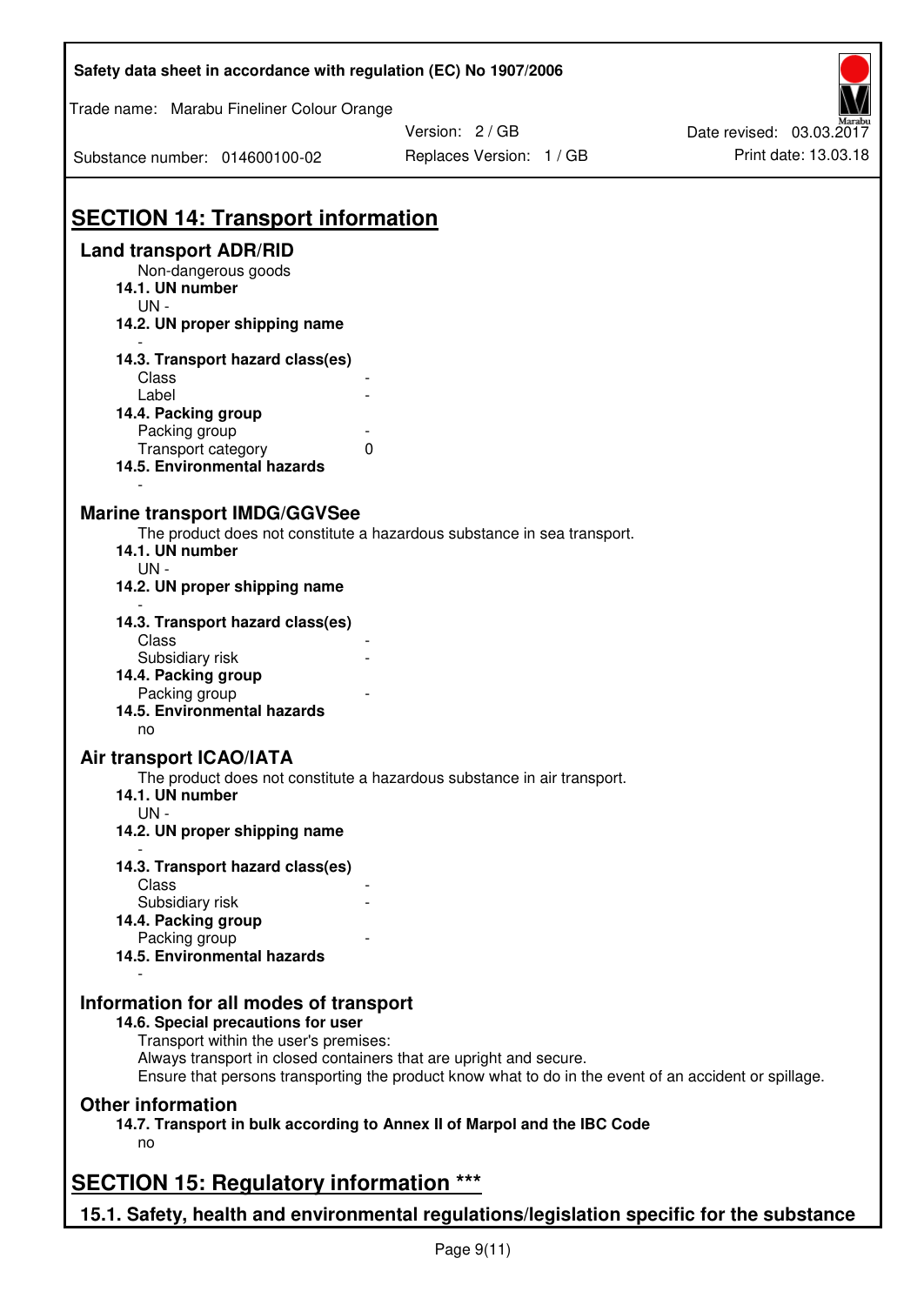| Safety data sheet in accordance with regulation (EC) No 1907/2006                                                                                                                                                                                                                                                                                                                                                                                                 |                                                                                                                                                                                                                                                                                                             |                          |  |                                                                                                         |
|-------------------------------------------------------------------------------------------------------------------------------------------------------------------------------------------------------------------------------------------------------------------------------------------------------------------------------------------------------------------------------------------------------------------------------------------------------------------|-------------------------------------------------------------------------------------------------------------------------------------------------------------------------------------------------------------------------------------------------------------------------------------------------------------|--------------------------|--|---------------------------------------------------------------------------------------------------------|
| Trade name: Marabu Fineliner Colour Orange                                                                                                                                                                                                                                                                                                                                                                                                                        |                                                                                                                                                                                                                                                                                                             |                          |  |                                                                                                         |
|                                                                                                                                                                                                                                                                                                                                                                                                                                                                   | Version: 2 / GB                                                                                                                                                                                                                                                                                             |                          |  | Date revised: 03.03.2017                                                                                |
| Substance number: 014600100-02                                                                                                                                                                                                                                                                                                                                                                                                                                    |                                                                                                                                                                                                                                                                                                             | Replaces Version: 1 / GB |  | Print date: 13.03.18                                                                                    |
| or mixture                                                                                                                                                                                                                                                                                                                                                                                                                                                        |                                                                                                                                                                                                                                                                                                             |                          |  |                                                                                                         |
| <b>VOC ***</b>                                                                                                                                                                                                                                                                                                                                                                                                                                                    |                                                                                                                                                                                                                                                                                                             |                          |  |                                                                                                         |
| VOC (EU)                                                                                                                                                                                                                                                                                                                                                                                                                                                          | $\mathbf 0$                                                                                                                                                                                                                                                                                                 | $\frac{1}{6}$            |  |                                                                                                         |
| <b>Other information</b>                                                                                                                                                                                                                                                                                                                                                                                                                                          |                                                                                                                                                                                                                                                                                                             |                          |  |                                                                                                         |
| All components are contained in the TSCA inventory or exempted.<br>All components are contained in the AICS inventory.<br>All components are contained in the PICCS inventory.<br>All components are contained in the DSL inventory.<br>All components are contained in the IECSC inventory.<br>All components are contained in the NZIOC inventory.<br>All components are contained in the ENCS inventory.<br>All components are contained in the ECL inventory. |                                                                                                                                                                                                                                                                                                             |                          |  |                                                                                                         |
| 15.2. Chemical safety assessment<br>For this preparation a chemical safety assessment has not been carried out.                                                                                                                                                                                                                                                                                                                                                   |                                                                                                                                                                                                                                                                                                             |                          |  |                                                                                                         |
| <b>SECTION 16: Other information</b>                                                                                                                                                                                                                                                                                                                                                                                                                              |                                                                                                                                                                                                                                                                                                             |                          |  |                                                                                                         |
| Hazard statements listed in Chapter 3                                                                                                                                                                                                                                                                                                                                                                                                                             |                                                                                                                                                                                                                                                                                                             |                          |  |                                                                                                         |
| H301                                                                                                                                                                                                                                                                                                                                                                                                                                                              | Toxic if swallowed.                                                                                                                                                                                                                                                                                         |                          |  |                                                                                                         |
| H302<br>H311                                                                                                                                                                                                                                                                                                                                                                                                                                                      | Harmful if swallowed.<br>Toxic in contact with skin.                                                                                                                                                                                                                                                        |                          |  |                                                                                                         |
| H312                                                                                                                                                                                                                                                                                                                                                                                                                                                              |                                                                                                                                                                                                                                                                                                             |                          |  |                                                                                                         |
|                                                                                                                                                                                                                                                                                                                                                                                                                                                                   | Harmful in contact with skin.                                                                                                                                                                                                                                                                               |                          |  |                                                                                                         |
| H314                                                                                                                                                                                                                                                                                                                                                                                                                                                              | Causes severe skin burns and eye damage.                                                                                                                                                                                                                                                                    |                          |  |                                                                                                         |
| H315                                                                                                                                                                                                                                                                                                                                                                                                                                                              | Causes skin irritation.                                                                                                                                                                                                                                                                                     |                          |  |                                                                                                         |
| H317                                                                                                                                                                                                                                                                                                                                                                                                                                                              | May cause an allergic skin reaction.                                                                                                                                                                                                                                                                        |                          |  |                                                                                                         |
| H318                                                                                                                                                                                                                                                                                                                                                                                                                                                              | Causes serious eye damage.                                                                                                                                                                                                                                                                                  |                          |  |                                                                                                         |
| H331                                                                                                                                                                                                                                                                                                                                                                                                                                                              | Toxic if inhaled.                                                                                                                                                                                                                                                                                           |                          |  |                                                                                                         |
| H335                                                                                                                                                                                                                                                                                                                                                                                                                                                              | May cause respiratory irritation.                                                                                                                                                                                                                                                                           |                          |  |                                                                                                         |
| H373                                                                                                                                                                                                                                                                                                                                                                                                                                                              |                                                                                                                                                                                                                                                                                                             |                          |  | May cause damage to organs through prolonged or repeated exposure:                                      |
| H400                                                                                                                                                                                                                                                                                                                                                                                                                                                              | Very toxic to aquatic life.                                                                                                                                                                                                                                                                                 |                          |  |                                                                                                         |
| H410                                                                                                                                                                                                                                                                                                                                                                                                                                                              | Very toxic to aquatic life with long lasting effects.                                                                                                                                                                                                                                                       |                          |  |                                                                                                         |
| <b>CLP categories listed in Chapter 3</b>                                                                                                                                                                                                                                                                                                                                                                                                                         |                                                                                                                                                                                                                                                                                                             |                          |  |                                                                                                         |
| Acute Tox. 3                                                                                                                                                                                                                                                                                                                                                                                                                                                      | Acute toxicity, Category 3                                                                                                                                                                                                                                                                                  |                          |  |                                                                                                         |
| Acute Tox. 4                                                                                                                                                                                                                                                                                                                                                                                                                                                      | Acute toxicity, Category 4                                                                                                                                                                                                                                                                                  |                          |  |                                                                                                         |
| Aquatic Acute 1                                                                                                                                                                                                                                                                                                                                                                                                                                                   | Hazardous to the aquatic environment, acute, Category 1                                                                                                                                                                                                                                                     |                          |  |                                                                                                         |
| <b>Aquatic Chronic 1</b>                                                                                                                                                                                                                                                                                                                                                                                                                                          | Hazardous to the aquatic environment, chronic, Category 1                                                                                                                                                                                                                                                   |                          |  |                                                                                                         |
| Eye Dam. 1<br>Skin Corr. 1B                                                                                                                                                                                                                                                                                                                                                                                                                                       | Serious eye damage, Category 1                                                                                                                                                                                                                                                                              |                          |  |                                                                                                         |
| Skin Irrit. 2                                                                                                                                                                                                                                                                                                                                                                                                                                                     | Skin corrosion, Category 1B<br>Skin irritation, Category 2                                                                                                                                                                                                                                                  |                          |  |                                                                                                         |
| Skin Sens. 1                                                                                                                                                                                                                                                                                                                                                                                                                                                      | Skin sensitization, Category 1                                                                                                                                                                                                                                                                              |                          |  |                                                                                                         |
| STOT RE 2                                                                                                                                                                                                                                                                                                                                                                                                                                                         |                                                                                                                                                                                                                                                                                                             |                          |  | Specific target organ toxicity - repeated exposure, Category 2                                          |
| STOT SE 3                                                                                                                                                                                                                                                                                                                                                                                                                                                         | Specific target organ toxicity - single exposure, Category 3                                                                                                                                                                                                                                                |                          |  |                                                                                                         |
| <b>Supplemental information</b>                                                                                                                                                                                                                                                                                                                                                                                                                                   |                                                                                                                                                                                                                                                                                                             |                          |  |                                                                                                         |
|                                                                                                                                                                                                                                                                                                                                                                                                                                                                   |                                                                                                                                                                                                                                                                                                             |                          |  | Relevant changes compared with the previous version of the safety data sheet are marked with: ***       |
|                                                                                                                                                                                                                                                                                                                                                                                                                                                                   |                                                                                                                                                                                                                                                                                                             |                          |  |                                                                                                         |
|                                                                                                                                                                                                                                                                                                                                                                                                                                                                   | This information is based on our present state of knowledge. However, it should not constitute a<br>guarantee for any specific product properties and shall not establish a legally valid relationship.<br>The information in this Safety Data Sheet is based on the present state of knowledge and current |                          |  |                                                                                                         |
| legislation.                                                                                                                                                                                                                                                                                                                                                                                                                                                      |                                                                                                                                                                                                                                                                                                             |                          |  |                                                                                                         |
|                                                                                                                                                                                                                                                                                                                                                                                                                                                                   |                                                                                                                                                                                                                                                                                                             |                          |  | It provides guidance on health, safety and environmental aspects of the product and should not be       |
| construed as any guarantee of technical performance or suitability for particular applications.                                                                                                                                                                                                                                                                                                                                                                   |                                                                                                                                                                                                                                                                                                             |                          |  |                                                                                                         |
|                                                                                                                                                                                                                                                                                                                                                                                                                                                                   |                                                                                                                                                                                                                                                                                                             |                          |  | The product should not be used for purposes other than those shown in Section 1 without first referring |
| to the supplier and obtaining written handling instructions.                                                                                                                                                                                                                                                                                                                                                                                                      |                                                                                                                                                                                                                                                                                                             |                          |  |                                                                                                         |
| As the specific conditions of use of the product are outside the supplier's control, the user is responsible<br>for ensuring that the requirements of relevant legislation are complied with.                                                                                                                                                                                                                                                                     |                                                                                                                                                                                                                                                                                                             |                          |  |                                                                                                         |
|                                                                                                                                                                                                                                                                                                                                                                                                                                                                   |                                                                                                                                                                                                                                                                                                             |                          |  | The information contained in this safety data sheet does not constitute the user's own assessment of    |